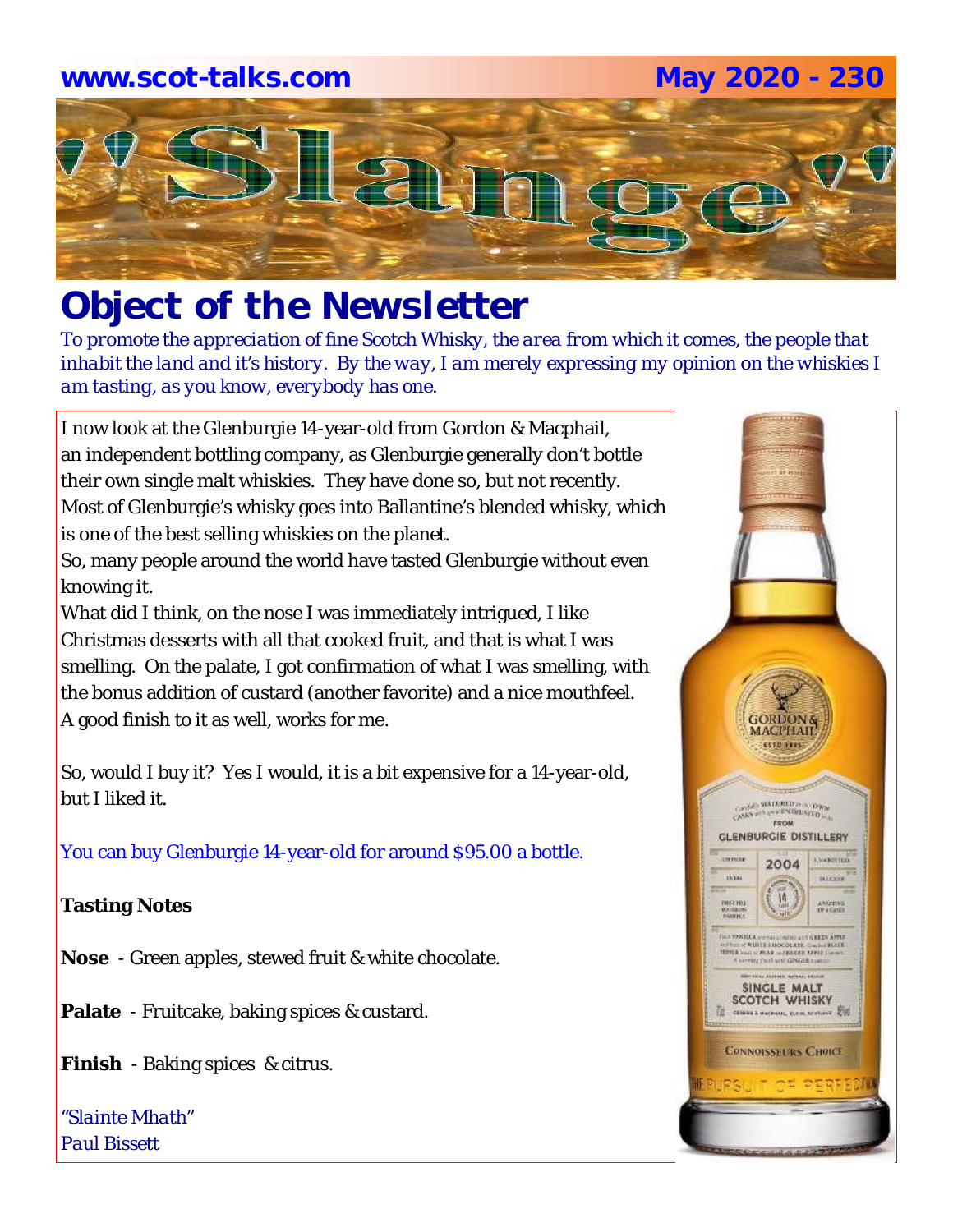

BY ADAM POLONSKI

There are few better ways to earn a fine dram or a cold cocktail than riding a mule to the bottom of the Grand Canyon or scrambling over boulders to the summit of Grand Teton. Fortunately, America's national parks offer surprisingly forward-thinking alcohol policies and sophisticated dining and drinking experiences. Many of the historic lodges offer modern cocktail creations and interesting whiskies that would be at home in any major city. Best of all, they're a bargain: the national parks are a federally owned public service and mandate reasonable food and drink costs, so you'll find luxury resort selections at small-town prices. Beyond the in-park lodges, you're generally welcome to pack a whisky into the wilderness. There are 59 national parks in the U.S. and these are just a few of our favorites, so grab your boots and go track down some whisky in the wild.

#### **YELLOWSTONE: WYOMING, MONTANA, AND IDAHO**

The first Western explorers who visited Yellowstone described it as a land of fire and brimstone where the ground itself boiled, but most dismissed their tales as myth or madness. It's hard to blame them; nestled atop an active supervolcano, Yellowstone is like nowhere else in the world, home to half of the Earth's geysers and an extraordinary array of other geologic features, not to mention a host of black and grizzly bears, gray wolves, elk, and bison living in an area larger than Delaware and Rhode Island combined.

**Best Time to Go:** Open year-round, but May through early October is best for most activities, as many facilities close in the off-season.

**Don't miss:** Make time for Old Faithful, one of the world's most punctual geological features; carefully circumambulate the Grand Prismatic Spring, a brilliantly colored and deathly dangerous hot spring; see the steep cliffs and waterfalls of the Grand Canyon of the Yellowstone; go on an Old West cookout; say hello to some buffalo; hike through the largest remaining wilderness in the northern temperate zone.

**Sleep Here:** The Old Faithful Inn, the largest log structure in the world, or the Lake Yellowstone Hotel, both National Historic Landmarks.

**Sip This:** Order a Mountain Manhattan (\$15), a Perfect Manhattan made with Wyoming Whiskey and sweet and dry vermouths, in the Bear Pit Lounge at the Old Faithful Inn before taking a short walk to the world's most famous geyser—Old Faithful even has an official Twitter feed with updates on timing.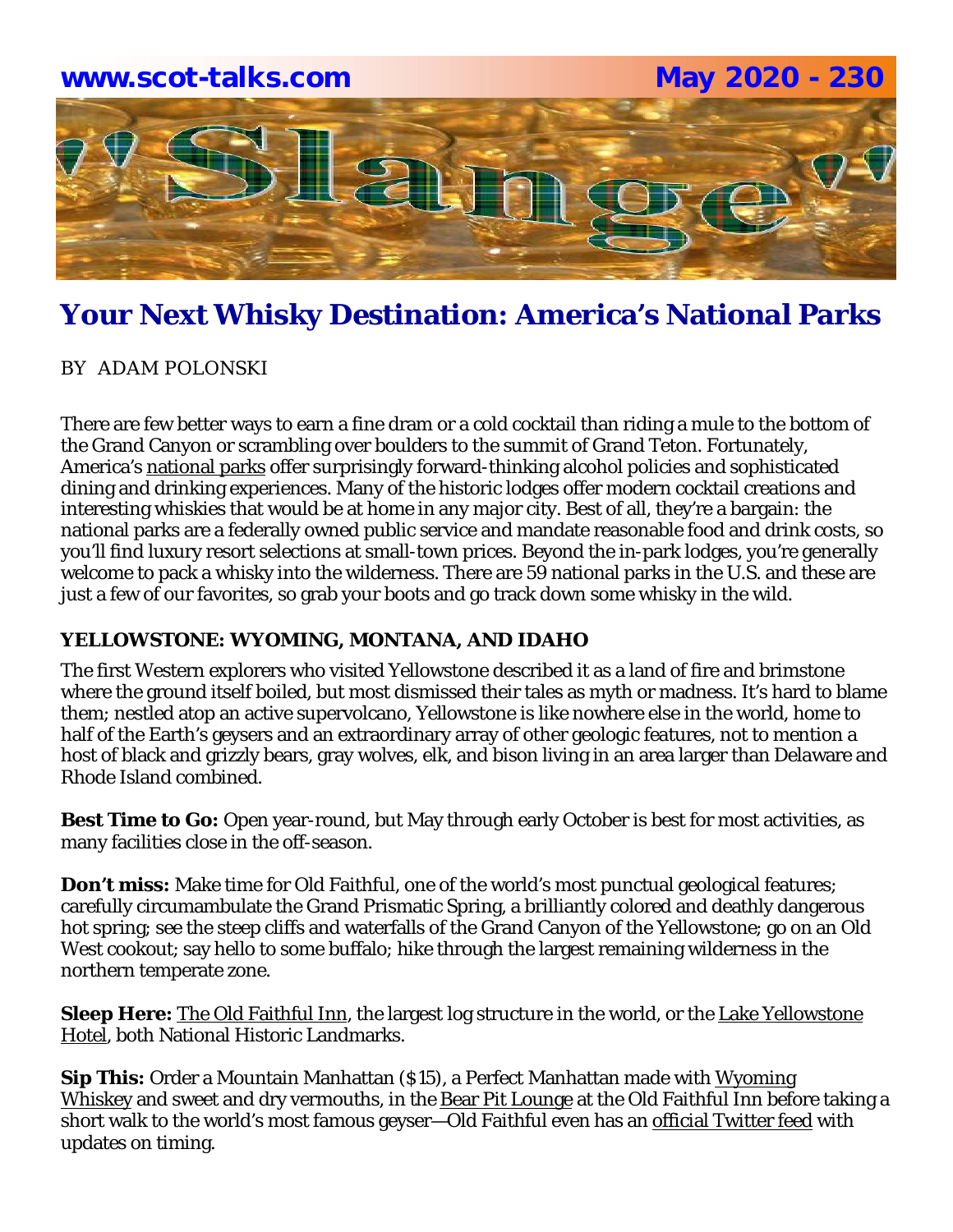# **www.scot-talks.com May 2020 - 230**

Below is a simple guide to help you choose your single malt Whisky, and the flavor notes you should expect from it. Being Scottish I recommend you find a likely candidate and try it in a bar before buying the whole bottle. This Issue; Glenburgie 14-year-old. For more information on Glenburgie whiskies go to ..... No website.

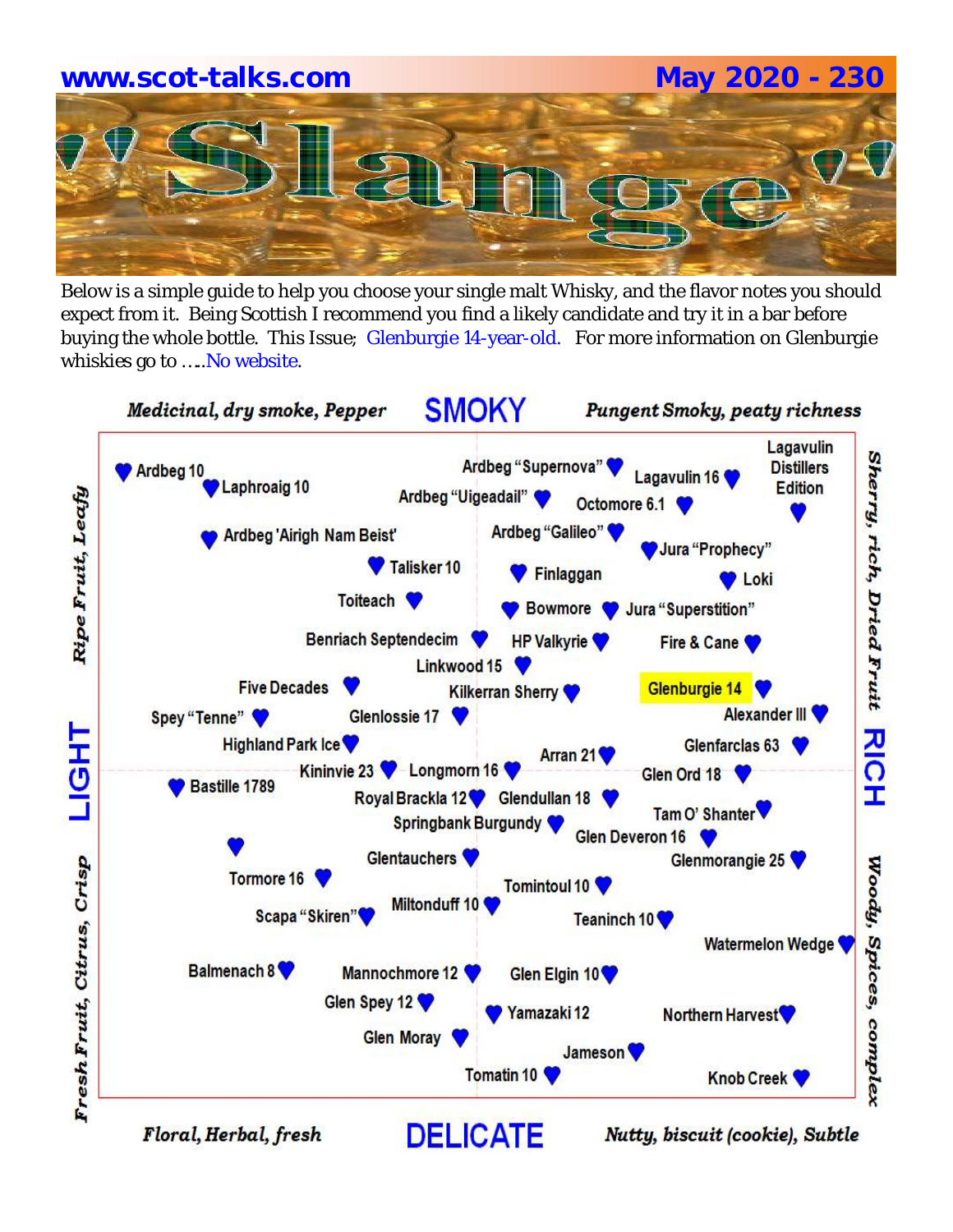

For a less volcanic experience, trek to the historic Lake Yellowstone Hotel on the shore of Yellowstone Lake, the largest freshwater lake above 7,000 feet in North America. Try the Rye Old-Fashioned (\$13), made with Highwood Rye Malt from Trailhead Spirits in Billings, Montana or slurp down a Moose Drool Brown Ale (\$4.50) from Big Sky Brewing in Missoula, Montana while listening to the string quartet (five nights a week in the summer season). Ready for sticker shock of the best kind? Dalmore is just \$8.50; Balvenie Doublewood, \$9.25.

In winter, the remote Old Faithful Snow Lodge, deep in the park's interior, is accessible only by snowcoach, but once you get there you can strap on your cross-country skis and head for the geyser basin to marvel at herds of bison. At the end of a long day, relax in front of a fireplace in the Firehole Lounge with a Huckleberry Hot Chocolate (\$6.50), made with Willie's Huckleberry cream liqueur (from Willie's Distillery in Ennis, Montana) and hot chocolate topped with whipped cream. Then head to the Obsidian Dining Room for bison short ribs (\$28.50), a game sausage sampler (\$10.95), or smoked salmon wontons (\$10.95). Close out your evening with one of around 20 local spirits, including Montana 1889 whiskey (\$7.50) from Bozeman Spirits or Colter's Run bourbon (\$7.50) from Grand Teton Distillery.

#### **GLACIER: NORTHWEST MONTANA**

Nicknamed the "Crown of the Continent," Glacier National Park straddles the Continental Divide and is home to the headwaters of rivers that meander to the Pacific, Hudson Bay, and the Gulf of Mexico. The pristine, wild mountain ecosystem hearkens back to the Ice Age and offers some of the best backcountry hiking and camping experiences in the National Park System. Make your plans now—according to the National Park Service, the park's glaciers, once numbering over a hundred, may disappear entirely by 2030.

**Best Time to Go:** Late May to early September when all facilities are open.

**Don't miss:** Navigate the hairpin turns of the historic Going-to-the-Sun Road(buried under up to 80 feet of snow in winter); hike across more than 700 miles of trails to some of the park's two dozen surviving glaciers; go fly-fishing for trout and pike; canoe to a riverside campsite. And while you can't play golf here, you may see some stunning lynx.

**Sleep Here:** The historic Many Glacier Hotel, built out of timber in 1914-15.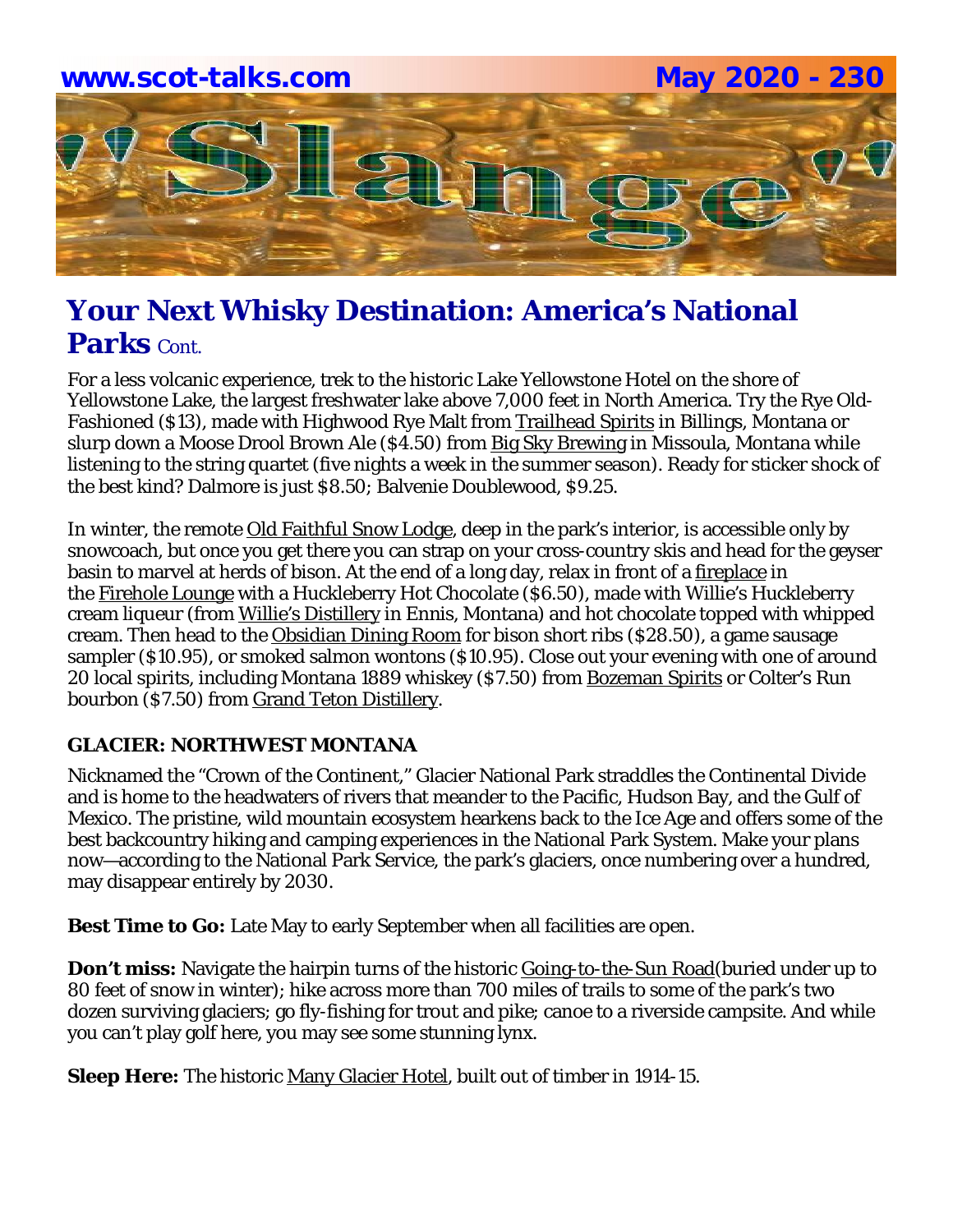

**Sip This:** The Huckleberry Smash (\$11) at the Many Glacier Hotel, a classic Whiskey Smash with a double local twist: it's made with local huckleberries (along with fresh lemon, mint leaves, and simple syrup) and North Fork whiskey, made just outside the park at Glacier Distilling. Explore a Montana craft whiskey like Five Drops bourbon (\$10.24) from Wildrye Distilling in Bozeman or Sudden Wisdom rye (\$10.24) from Montgomery Spirits in Missoula while taking in views of the crystal-clear Swiftcurrent Lake, with alpine mountains to your left and the iconic pyramid-shaped Grinnell Point rising above the lake. At any moment, you could see a moose and her calves, bighorn sheep, mountain goats, or even a black or grizzly bear. Then bring your cocktail out on the porch and watch the sun go down—you have to leave the food inside, but drinks are fair game. After all, bears don't like whiskey.

#### **HAWAI'I VOLCANOES: ISLAND OF HAWAII, HAWAII**

This is one of the few places on Earth where you can get up close and personal with not one, but two active volcanoes—Mauna Loa, the largest active volcano on Earth, and  $K$ <sup>-</sup>ilauea, which has been erupting continuously since 1983. Ranging from sea level all the way up to Mauna Loa's 13,000-foot volcanic summit, Hawai'i Volcanoes National Park encompasses everything from stormy sea cliffs to a tropical rainforest to exposed lava fields.

**Best Time to Go:** Year-round. Closures occur occasionally due to volcanic activity.

**Don't miss:** Drive the Chain of Craters Road past numerous lava flows, craters, and the largest field of ancient petroglyphs in the state, ending at sea level near the dramatic H¯olei Sea Arch. Stop along the way to walk the Devastation Trail to the site of K $\overline{\phantom{a}}$ lauea's 1959 eruption. Hike or bike the Crater Rim Trail around K $\overline{\phantom{a}}$ lauea's caldera or descend through the rain forest to the K $\overline{\phantom{a}}$ lauea Iki Crater, a real-life lava lake.

**Sleep Here:** Volcano House, perched on K<sup>-</sup>Ilauea's caldera rim, predates Hawaiian statehood by the better part of a century.

**Sip This:** Order a K¯ılauea Fashioned (\$9; made with Maker's 46 bourbon, ginger elixir, and lehua honey) in Uncle George's Lounge at Volcano House and watch the glow of the volcano from the balcony. Pair the volcano's smoke and fire with a peated malt like Bowmore 12 year old (\$14) or Highland Park 12 year old (\$14), plus some Big Island Thai chicken wings (\$11.50) and a volcano market salad (\$12).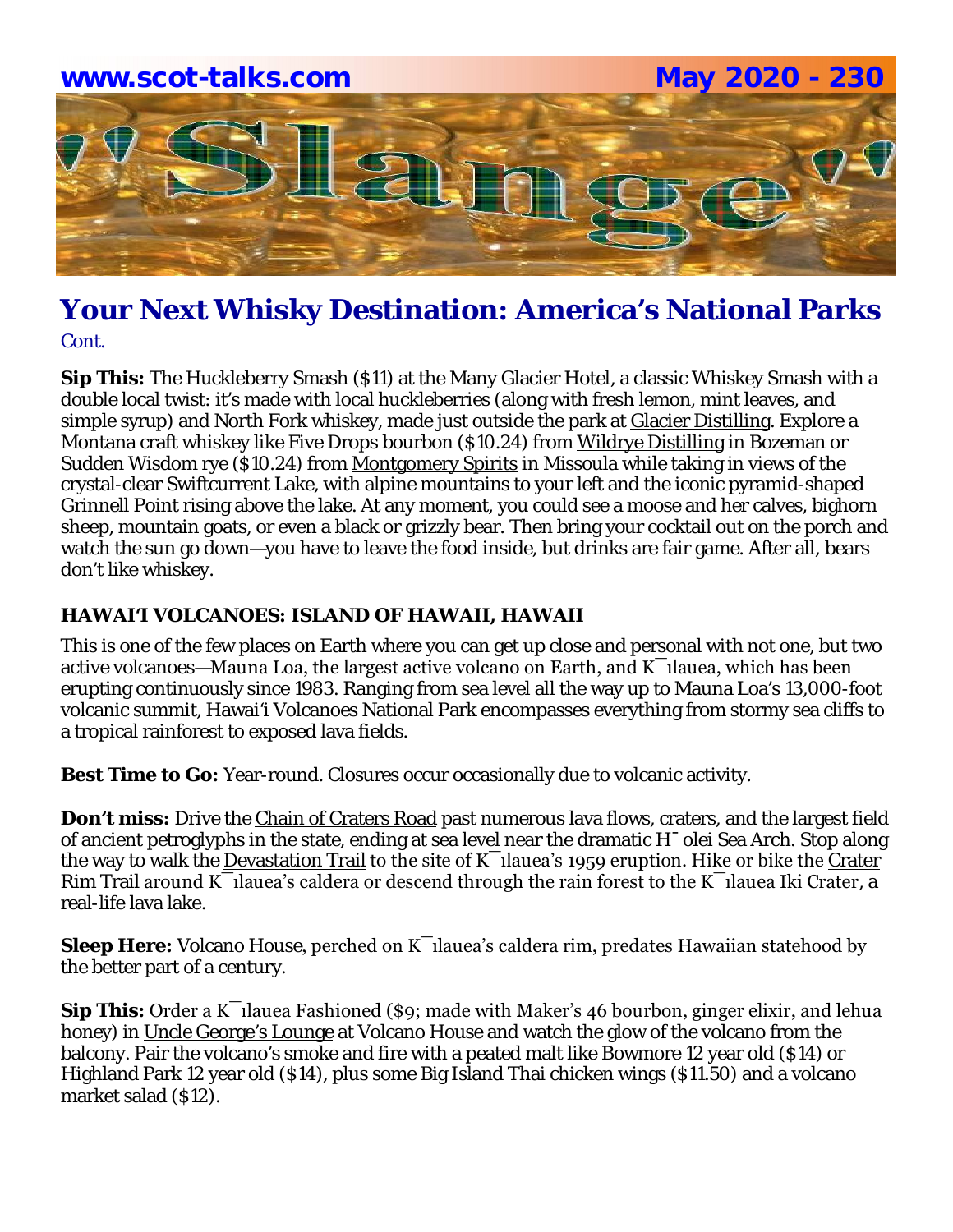

#### **YOSEMITE: CALIFORNIA**

Yellowstone was the first national park, but it was Yosemite that inspired them all. First protected as a state park in 1864 by Abraham Lincoln, six years before Yellowstone became a national park, and a favorite haunt of legendary naturalist John Muir, Yosemite encompasses some of the most dramatic and rugged parts of the Sierra Nevada Mountains, from the famous granite domes surrounding Yosemite Valley to the wilderness high country along Tioga Road. Yosemite is also home to some of the most luxurious accommodations and dining in the park system.

**Best Time to Go:** Open year-round, but best in May through October or around the holiday seasons.

**Don't miss:** Snap a photograph at the Tunnel View, your first sight of Yosemite Valley; stroll to the base of Yosemite Falls, the highest waterfall in North America and twice the height of the Empire State Building; hike the forbidding Cable Route to the top of Half Dome; free-climb El Capitan, or admire those who can; trek to one of several groves of giant sequoia; backpack through the wilderness and camp at High Sierra Camps; drive into the high country and kayak the glacial Tenaya Lake, then watch for wildlife in the majestic sub-alpine Tuolumne Meadows.

**Sleep Here:** The Majestic Yosemite Hotel (formerly known as the Ahwahnee Hotel) in Yosemite Valley.

**Sip This:** Leave your cargo shorts and fanny pack behind and sport your finest at dinner in the Majestic Yosemite, where the grand dining room features 34-foot ceilings, expansive windows, and chandeliers hanging beneath exposed pine beams. Start with The Underwood (\$14), made with Glenmorangie, Luxardo Sangue Morlacco cherry liqueur, sweet vermouth, and orange juice, or the Bourbon Baked Apple (\$15.50), made with Knob Creek bourbon, apple juice, spiced simple syrup, lemon juice, and topped with ginger beer. Then have a roasted rack of lamb provençal (\$41) or grilled sterling white sturgeon (\$32).

After dinner, head to the hotel bar for a Macallan 18 year old, Booker's, or even Louis XIII de Rémy Martin Cognac; not a bad selection for deep in the wilderness. Then head outside for some stargazing before bed. Fall and winter visitors can attend the Grand Grape Celebration, a five-course dinner hosted by famous California winemakers, or the **Bracebridge Dinner**, a black tie-recommended English-style Christmas ball.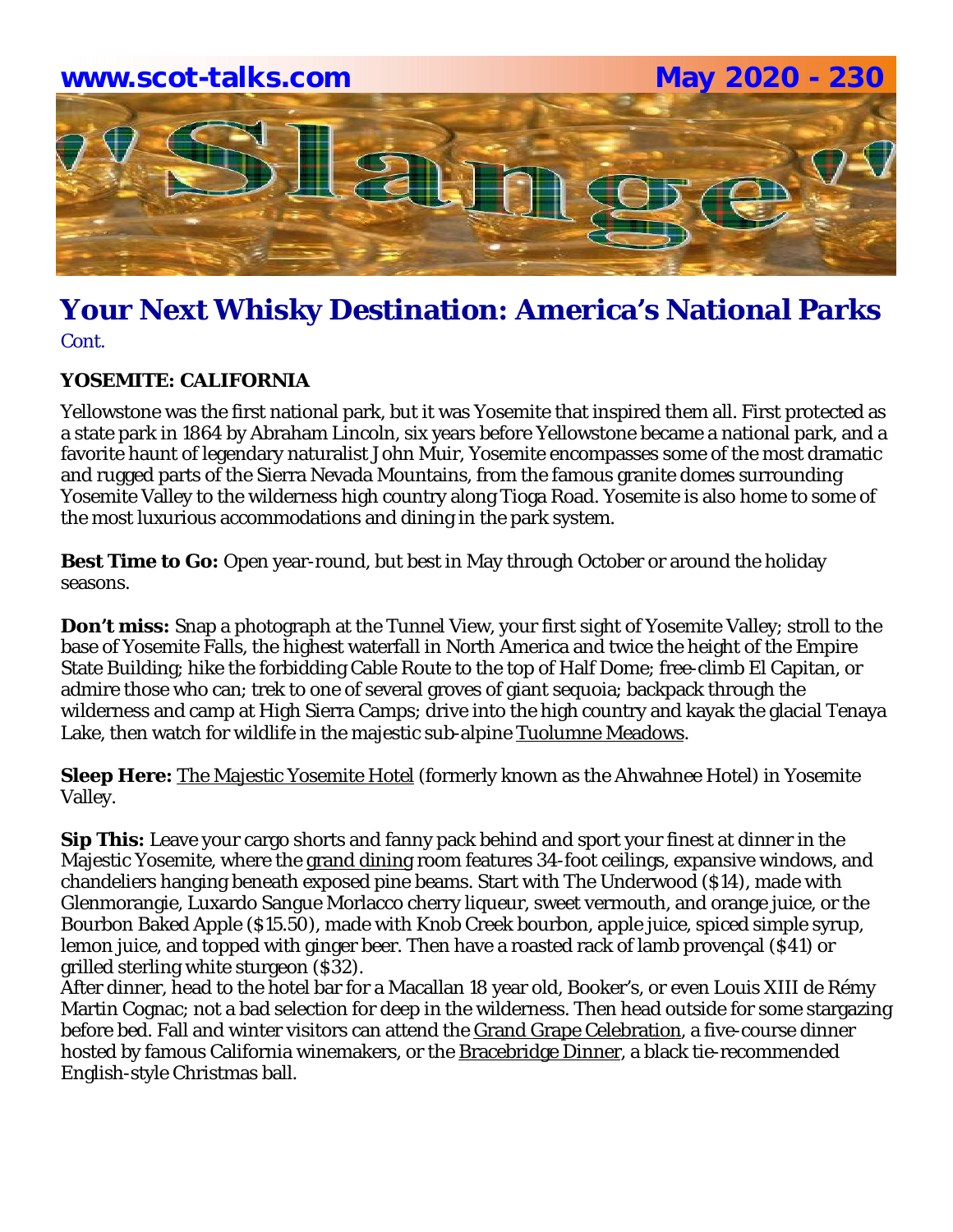

Cont.

#### **GRAND TETON: NORTHWEST WYOMING**

Located just ten miles south of Yellowstone National Park and right outside the renowned ski resorts of Jackson Hole, Grand Teton is an easy addition to other trips to the area. But its rugged mountain beauty, unspoiled wilderness, and world-class watersports and winter activities all make Grand Teton a compelling destination in its own right.

**Best Time to Go:** May through early October for most activities; winter for skiing.

**Don't miss:** Learn from your elders by visiting 2.7 billion year old rocks; go climbing or hiking in the Teton Range; practice your fly-casting in the Snake River; go windsurfing on Jackson Lake; take a group horseback riding adventure, or even bring your own horse; explore the park on snowshoes or cross-country skis in the winter.

**Sleep Here:** The Jackson Lake Lodge resort hotel, developed by John D. Rockefeller, Jr.

**Sip This:** Watch herds of elk and moose from the porch on the Blue Heron Loungewhile enjoying a Moran Moose (\$14), made with Buffalo Trace bourbon, house-made huckleberry sour mix, and soda, served over ice, or a Western version of the Rusty Nail: The Nail in the Campfire (\$14), consisting of High West Campfire, Drambuie, and a lemon twist. Relish modern Rocky Mountain cuisine like the bourbon sweet corn-Idaho smoked trout chowder (\$8), Durham Ranch bison tartare (\$16), or a braised lamb shank with almond-mint couscous (\$23), or go more upscale and enjoy luxury fine dining at the Mural Room with its sweeping panoramic views of the Teton Range. Wrap up your evening with a glass of Stranahan's single malt (\$21.75), Wyoming Whiskey (\$15.25), or Colter's Run bourbon (\$13.75) as the sun sets over the mountains. Or go traditional with a dram of Talisker 10 year old (\$18) or Dalwhinnie 15 year old (\$17).

#### **GRAND CANYON: NORTHWEST ARIZONA**

You probably don't need Whisky Advocate to tell you why to go to the Grand Canyon, but just in case: the desert canyon of the Colorado River is 277 miles long, up to 18 miles wide, and over a mile deep. Famed for its color, its stunning views, and most of all its sheer scale, humanity has been gaping in wonder at the Grand Canyon for centuries.

**Best Time to Go:** Spring, summer, or fall. Some of the park facilities on the canyon's South Rim close in winter, as does the entire North Rim.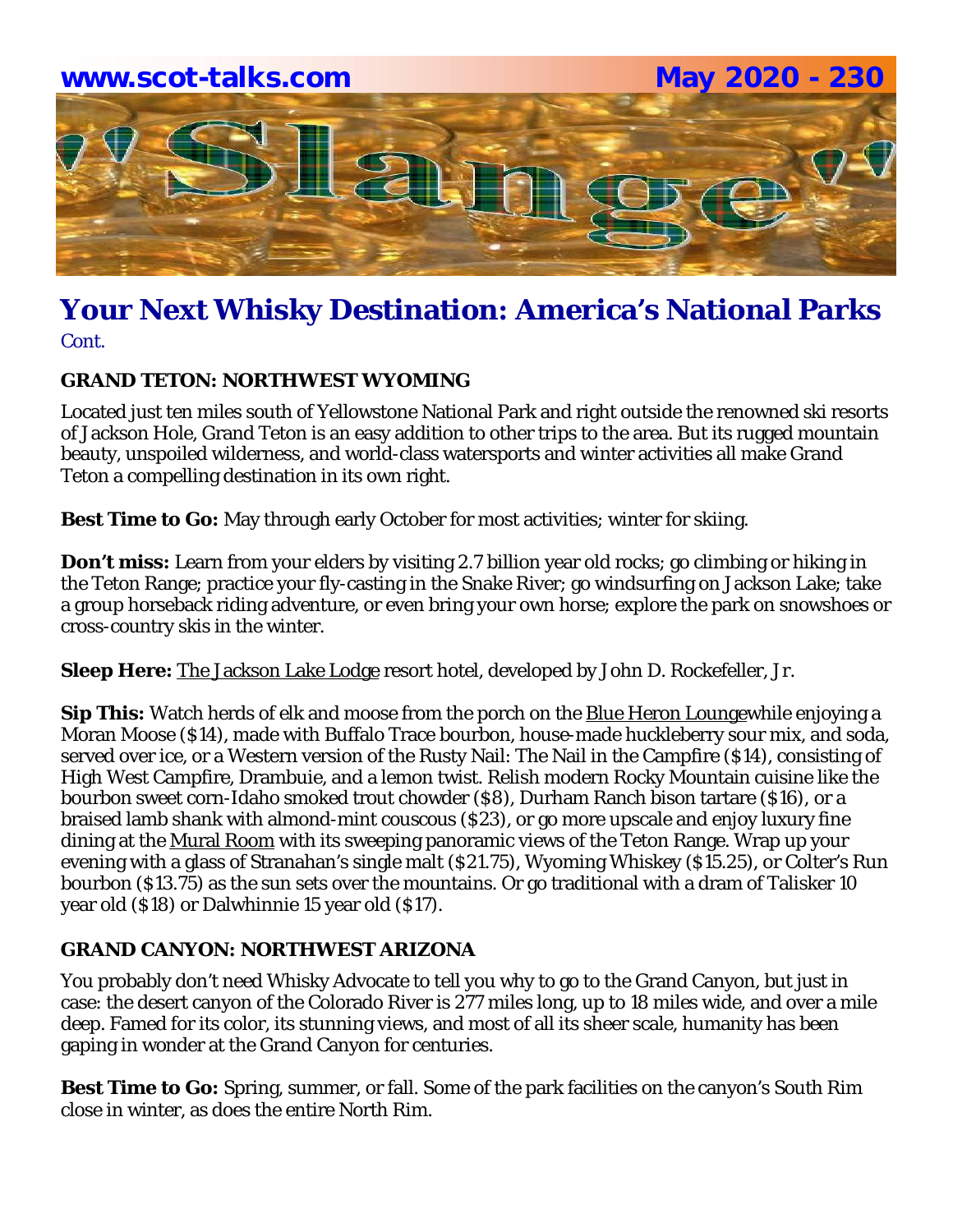

**Don't miss:** Get a better view by chartering a helicopter, available locally or from Las Vegas (starting at around \$300); walk the Rim Trail to the jaw-dropping vista at Hermit's Rest; ascend the Desert View Watchtower; hop in the saddle for a three-hour mule ride around part of the canyon rim; go on a half-day rafting trip (around \$100), or a whitewater rafting adventure that can last anywhere from 3 to 25 days.

**Sleep Here:** El Tovar Hotel or Bright Angel Lodge on the South Rim, or the Phantom Ranch on the valley floor.

**Sip This:**If you thought getting a reservation at the French Laundry was tough, just try getting to Phantom Ranch—located on the valley floor, the ranch is accessible only by mule or a seven-and-a half to ten-mile hike from the Canyon rim that descends more than a full vertical mile. The journey is not for the faint of heart. But if you're up for it, you'll be well rewarded with a canteen-style feast—a steak dinner (\$44.72) or Hiker's Stew (\$27.45). Wash it down with a Lumber Yard IPA (\$6) from Lumber Yard Brewing Co.in Flagstaff. Stay at the Ranch if you won the ticket lottery, or go backcountry camping (permits required) at the Canyon bottom instead. You can even bring a bottle of your favorite whisky with you and drink it with friends on the shore of the Colorado River—but you're going to have to haul the empty bottle, and yourselves, back out.

If roughing it on the Canyon floor isn't your style, go the luxury route instead. Sit on the veranda at the historic El Tovar Hotel and look out over the rim of the Grand Canyon, just 40 feet away, while sipping an Oban 14 (\$11.25), Hardy XO Cognac (\$18.40), or Johnnie Walker Blue (\$25 an ounce). Winter guests can warm up with a Barn Burner (\$8.40), consisting of bourbon, cinnamon schnapps, and hot chocolate.

#### **DEATH VALLEY: EASTERN CALIFORNIA**

Until space tourism becomes a reality, Death Valley National Park is the closest you can get to an uninhabited alien world. The austere and forbidding landscape of the hottest, driest, and lowest park in the country ventures deeply into the unfamiliar. The largest park outside of Alaska is home to salt flats, borax mines, and, quite literally, the hottest place on Earth.

**Best Time to Go:** Late fall and winter for cooler temperatures, late March or early April to see the brief spring wildflowers.